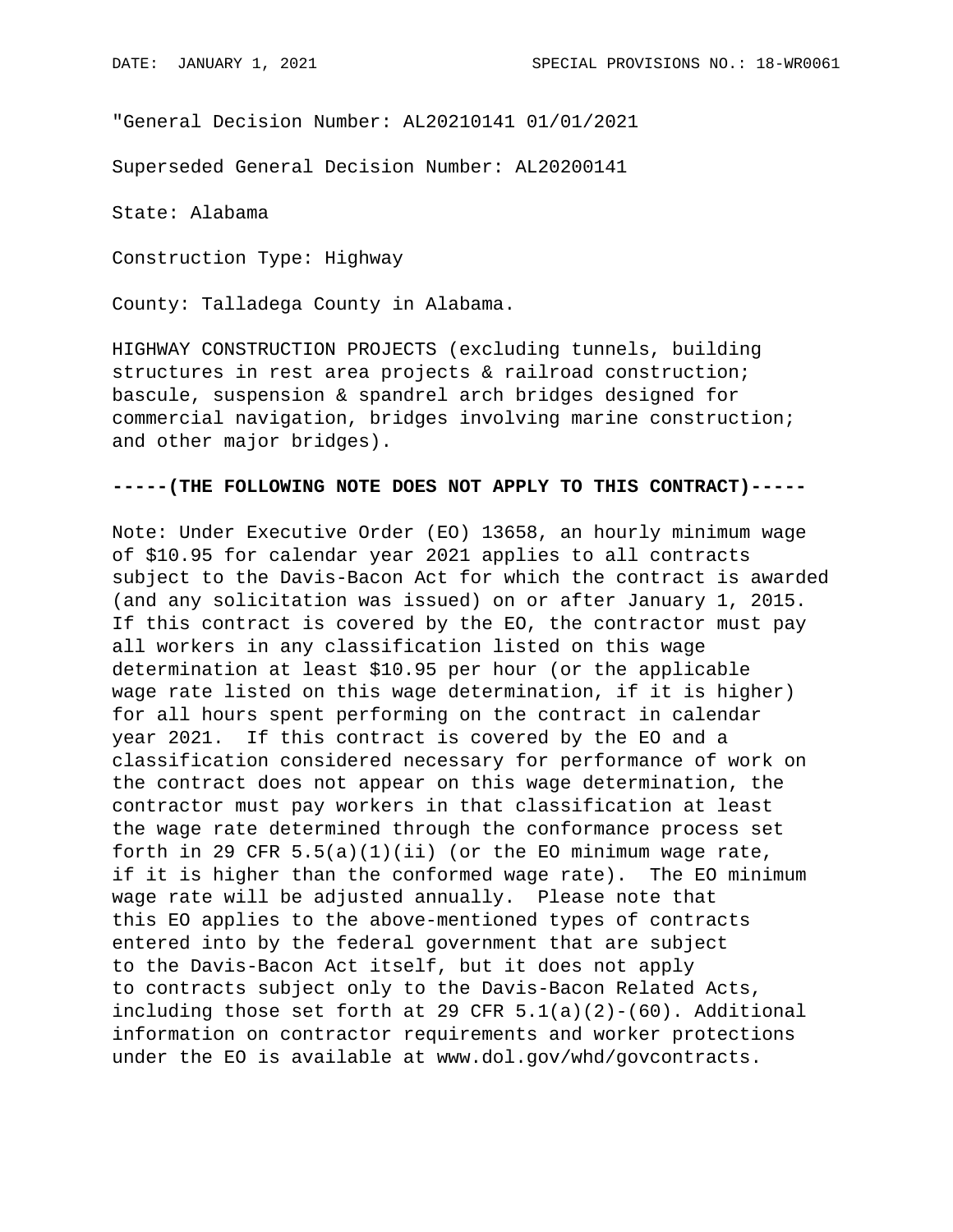| Modification Number | Publication Date |  |
|---------------------|------------------|--|
|                     | 01/01/2021       |  |

# SUAL2019-020 11/13/2019

|                                                                                    | Rates | Fringes |
|------------------------------------------------------------------------------------|-------|---------|
| CEMENT MASON/CONCRETE FINISHER\$ 16.88                                             |       | 0.00    |
| ELECTRICIAN\$ 20.41                                                                |       | 7.49    |
| FORM WORKER\$ 15.19                                                                |       | 0.00    |
| HIGHWAY/PARKING LOT STRIPING:<br>Laborer\$ 11.86                                   |       | 0.00    |
| HIGHWAY/PARKING LOT STRIPING:<br>Operator (Striping Machine)\$ 19.72               |       | 0.00    |
| IRONWORKER, REINFORCING\$ 16.71                                                    |       | 0.00    |
| LABORER GRADE CHECKER\$ 15.89                                                      |       | 0.00    |
| LABORER: Asphalt, Includes<br>Raker, Shoveler, Spreader and<br>Distributor\$ 12.28 |       | 0.00    |
| LABORER: Common or General\$ 12.71                                                 |       | 0.00    |
| LABORER: Mason Tender -<br>Cement/Concrete\$ 13.41                                 |       | 0.00    |
| LABORER: Erosion Control\$ 10.46                                                   |       | 0.00    |
| OPERATOR: Asphalt Spreader\$ 14.87                                                 |       | 0.00    |
| OPERATOR:<br>Backhoe/Excavator/Trackhoe\$ 15.77                                    |       | 0.00    |
| Broom/Sweeper\$ 12.50<br>OPERATOR:                                                 |       | 0.00    |
| Bulldozer\$ $15.32$<br>OPERATOR:                                                   |       | 0.00    |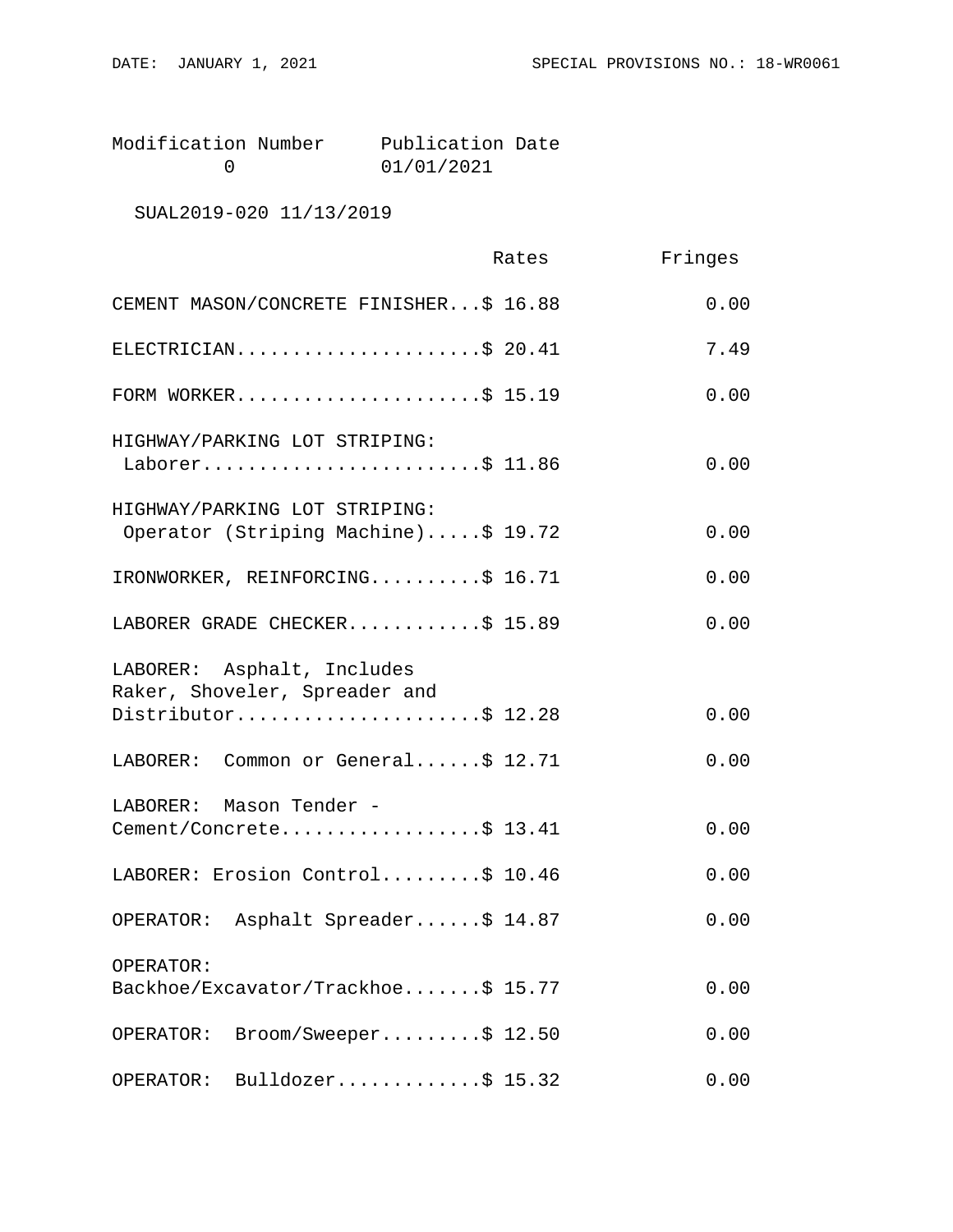|                                        | OPERATOR: $Crane \ldots  \ldots$ \$ 24.02                                 |                          | 0.00 |  |  |
|----------------------------------------|---------------------------------------------------------------------------|--------------------------|------|--|--|
|                                        | OPERATOR: Distributor\$ 15.22                                             |                          | 0.00 |  |  |
|                                        | OPERATOR: Grader/Blade\$ 18.16                                            |                          | 0.00 |  |  |
| OPERATOR:                              | Loader\$ $14.28$                                                          |                          | 0.00 |  |  |
| OPERATOR:                              | Mechanic\$ 17.37                                                          |                          | 0.00 |  |  |
|                                        | OPERATOR: Milling Machine\$ 16.51                                         |                          | 0.00 |  |  |
|                                        | OPERATOR: Paver (Asphalt,                                                 |                          |      |  |  |
|                                        | Aggregate, and Concrete)\$ 16.02                                          |                          | 0.00 |  |  |
|                                        | OPERATOR: Roller\$ 14.00                                                  |                          | 0.00 |  |  |
|                                        | OPERATOR: Tractor\$ 17.14                                                 |                          | 0.00 |  |  |
|                                        | TRAFFIC CONTROL: Flagger\$ 13.39                                          |                          | 0.00 |  |  |
| TRAFFIC CONTROL:                       |                                                                           |                          |      |  |  |
| Laborer-Cones/<br>Barricades/Barrels - |                                                                           |                          |      |  |  |
|                                        | Setter/Mover/Sweeper\$ 12.33                                              |                          | 0.00 |  |  |
|                                        | TRUCK DRIVER: Dump Truck\$ 14.42                                          |                          | 0.00 |  |  |
|                                        | TRUCK DRIVER: Flatbed Truck\$ 15.72                                       |                          | 0.00 |  |  |
|                                        | TRUCK DRIVER: Lowboy Truck\$ 15.88                                        |                          | 0.00 |  |  |
|                                        | TRUCK DRIVER: Water Truck\$ 12.95<br>------------------------------------ | ------------------------ | 0.00 |  |  |
|                                        |                                                                           |                          |      |  |  |

WELDERS - Receive rate prescribed for craft performing operation to which welding is incidental.

#### ================================================================

Note: Executive Order (EO) 13706, Establishing Paid Sick Leave for Federal Contractors applies to all contracts subject to the Davis-Bacon Act for which the contract is awarded (and any solicitation was issued) on or after January 1, 2017. If this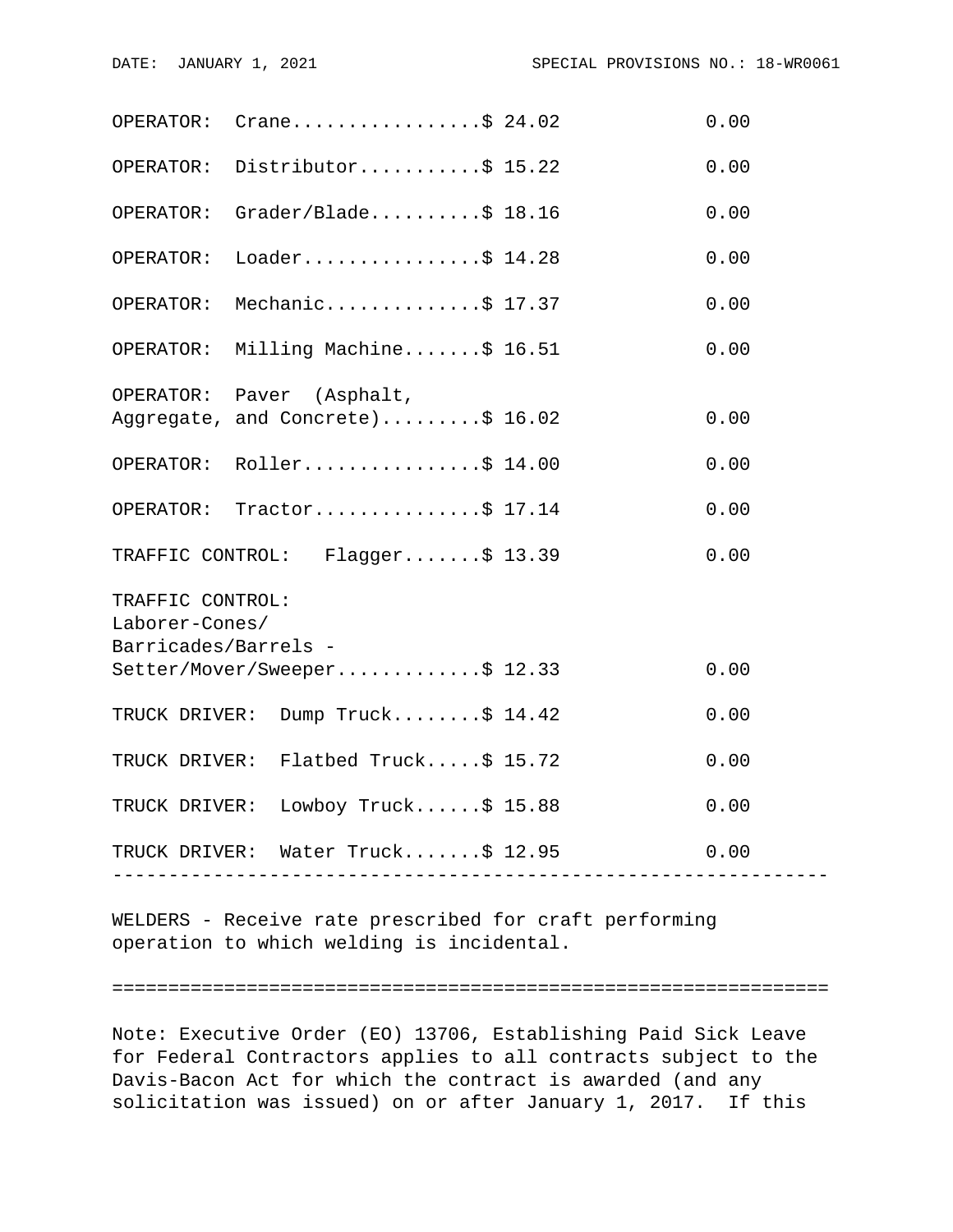contract is covered by the EO, the contractor must provide employees with 1 hour of paid sick leave for every 30 hours they work, up to 56 hours of paid sick leave each year. Employees must be permitted to use paid sick leave for their own illness, injury or other health-related needs, including preventive care; to assist a family member (or person who is like family to the employee) who is ill, injured, or has other health-related needs, including preventive care; or for reasons resulting from, or to assist a family member (or person who is like family to the employee) who is a victim of, domestic violence, sexual assault, or stalking. Additional information on contractor requirements and worker protections under the EO is available at www.dol.gov/whd/govcontracts.

Unlisted classifications needed for work not included within the scope of the classifications listed may be added after award only as provided in the labor standards contract clauses (29CFR 5.5 (a) (1) (ii)).

----------------------------------------------------------------

The body of each wage determination lists the classification and wage rates that have been found to be prevailing for the cited type(s) of construction in the area covered by the wage determination. The classifications are listed in alphabetical order of ""identifiers"" that indicate whether the particular rate is a union rate (current union negotiated rate for local), a survey rate (weighted average rate) or a union average rate (weighted union average rate).

Union Rate Identifiers

A four-letter classification abbreviation identifier enclosed in dotted lines beginning with characters other than ""SU"" or ""UAVG"" denotes that the union classification and rate were prevailing for that classification in the survey. Example: PLUM0198-005 07/01/2014. PLUM is an abbreviation identifier of the union which prevailed in the survey for this classification, which in this example would be Plumbers. 0198 indicates the local union number or district council number where applicable, i.e., Plumbers Local 0198. The next number, 005 in the example, is an internal number used in processing the wage determination. 07/01/2014 is the effective date of the most current negotiated rate, which in this example is July 1,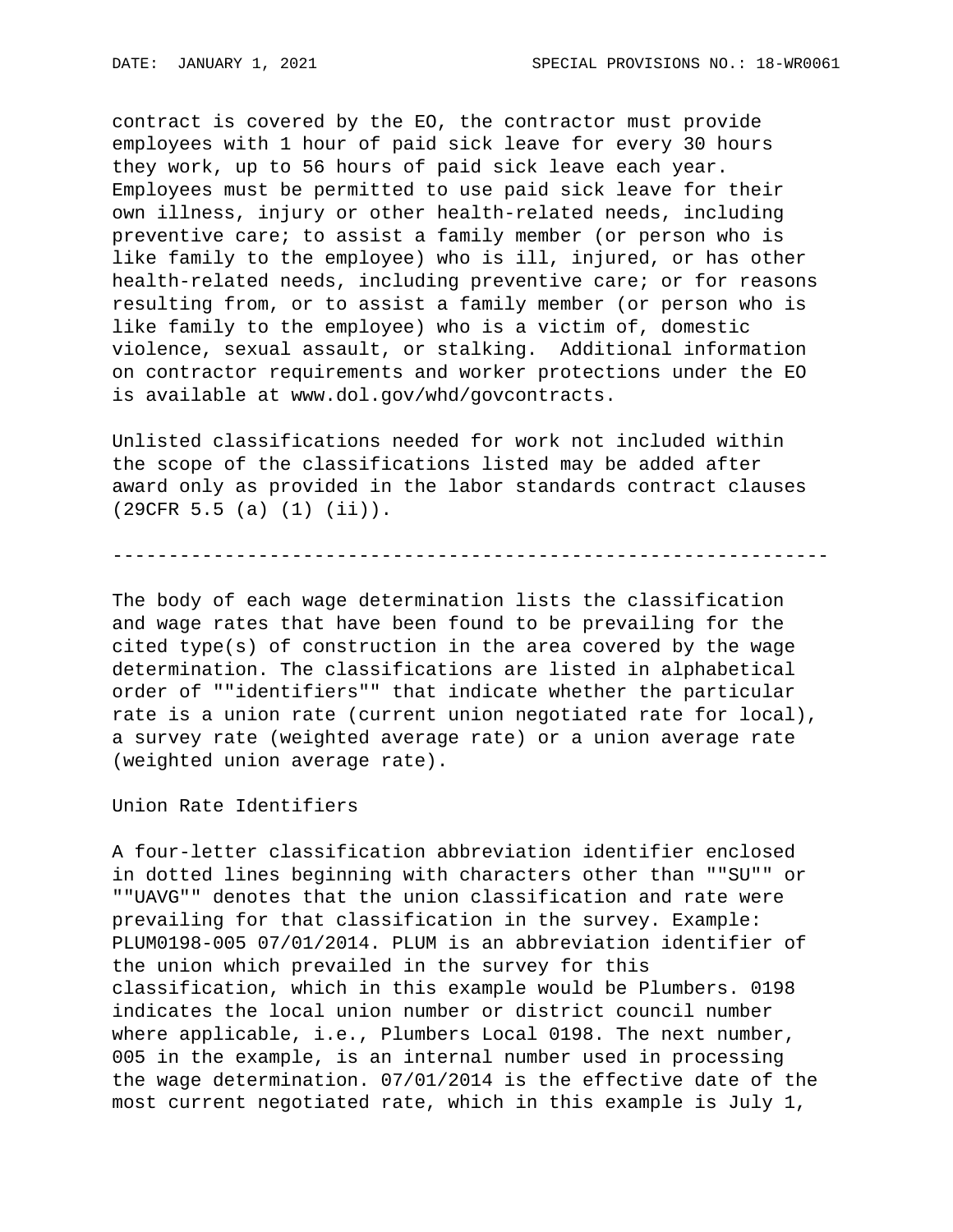## 2014.

Union prevailing wage rates are updated to reflect all rate changes in the collective bargaining agreement (CBA) governing this classification and rate.

#### Survey Rate Identifiers

Classifications listed under the ""SU"" identifier indicate that no one rate prevailed for this classification in the survey and the published rate is derived by computing a weighted average rate based on all the rates reported in the survey for that classification. As this weighted average rate includes all rates reported in the survey, it may include both union and non-union rates. Example: SULA2012-007 5/13/2014. SU indicates the rates are survey rates based on a weighted average calculation of rates and are not majority rates. LA indicates the State of Louisiana. 2012 is the year of survey on which these classifications and rates are based. The next number, 007 in the example, is an internal number used in producing the wage determination. 5/13/2014 indicates the survey completion date for the classifications and rates under that identifier.

Survey wage rates are not updated and remain in effect until a new survey is conducted.

Union Average Rate Identifiers

Classification(s) listed under the UAVG identifier indicate that no single majority rate prevailed for those classifications; however, 100% of the data reported for the classifications was union data. EXAMPLE: UAVG-OH-0010 08/29/2014. UAVG indicates that the rate is a weighted union average rate. OH indicates the state. The next number, 0010 in the example, is an internal number used in producing the wage determination. 08/29/2014 indicates the survey completion date for the classifications and rates under that identifier.

A UAVG rate will be updated once a year, usually in January of each year, to reflect a weighted average of the current negotiated/CBA rate of the union locals from which the rate is based.

----------------------------------------------------------------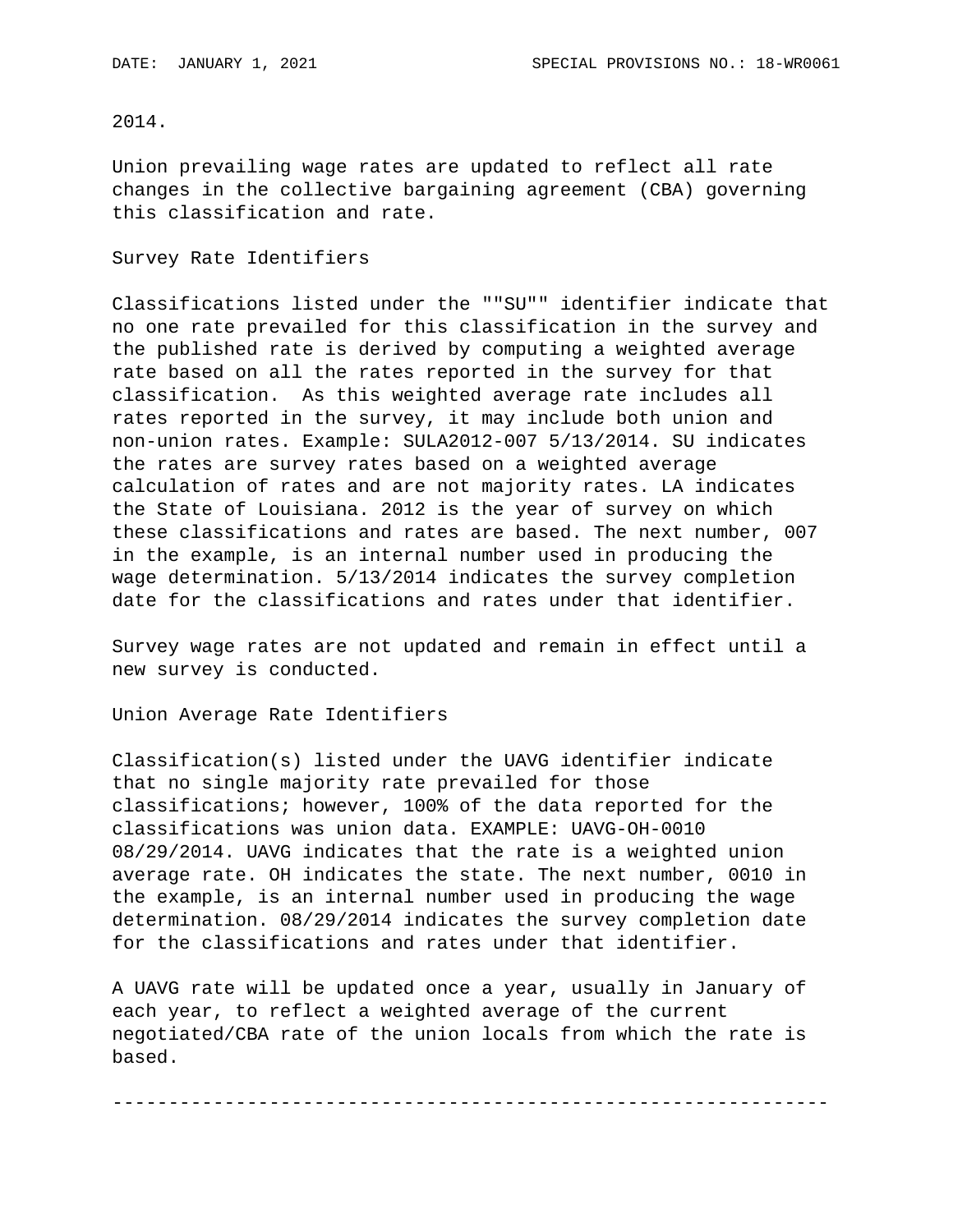## WAGE DETERMINATION APPEALS PROCESS

1.) Has there been an initial decision in the matter? This can be:

- \* an existing published wage determination
- \* a survey underlying a wage determination
- \* a Wage and Hour Division letter setting forth a position on a wage determination matter
- \* a conformance (additional classification and rate) ruling

On survey related matters, initial contact, including requests for summaries of surveys, should be with the Wage and Hour Regional Office for the area in which the survey was conducted because those Regional Offices have responsibility for the Davis-Bacon survey program. If the response from this initial contact is not satisfactory, then the process described in 2.) and 3.) should be followed.

With regard to any other matter not yet ripe for the formal process described here, initial contact should be with the Branch of Construction Wage Determinations. Write to:

> Branch of Construction Wage Determinations Wage and Hour Division U.S. Department of Labor 200 Constitution Avenue, N.W. Washington, DC 20210

2.) If the answer to the question in 1.) is yes, then an interested party (those affected by the action) can request review and reconsideration from the Wage and Hour Administrator (See 29 CFR Part 1.8 and 29 CFR Part 7). Write to:

> Wage and Hour Administrator U.S. Department of Labor 200 Constitution Avenue, N.W. Washington, DC 20210

The request should be accompanied by a full statement of the interested party's position and by any information (wage payment data, project description, area practice material, etc.) that the requestor considers relevant to the issue.